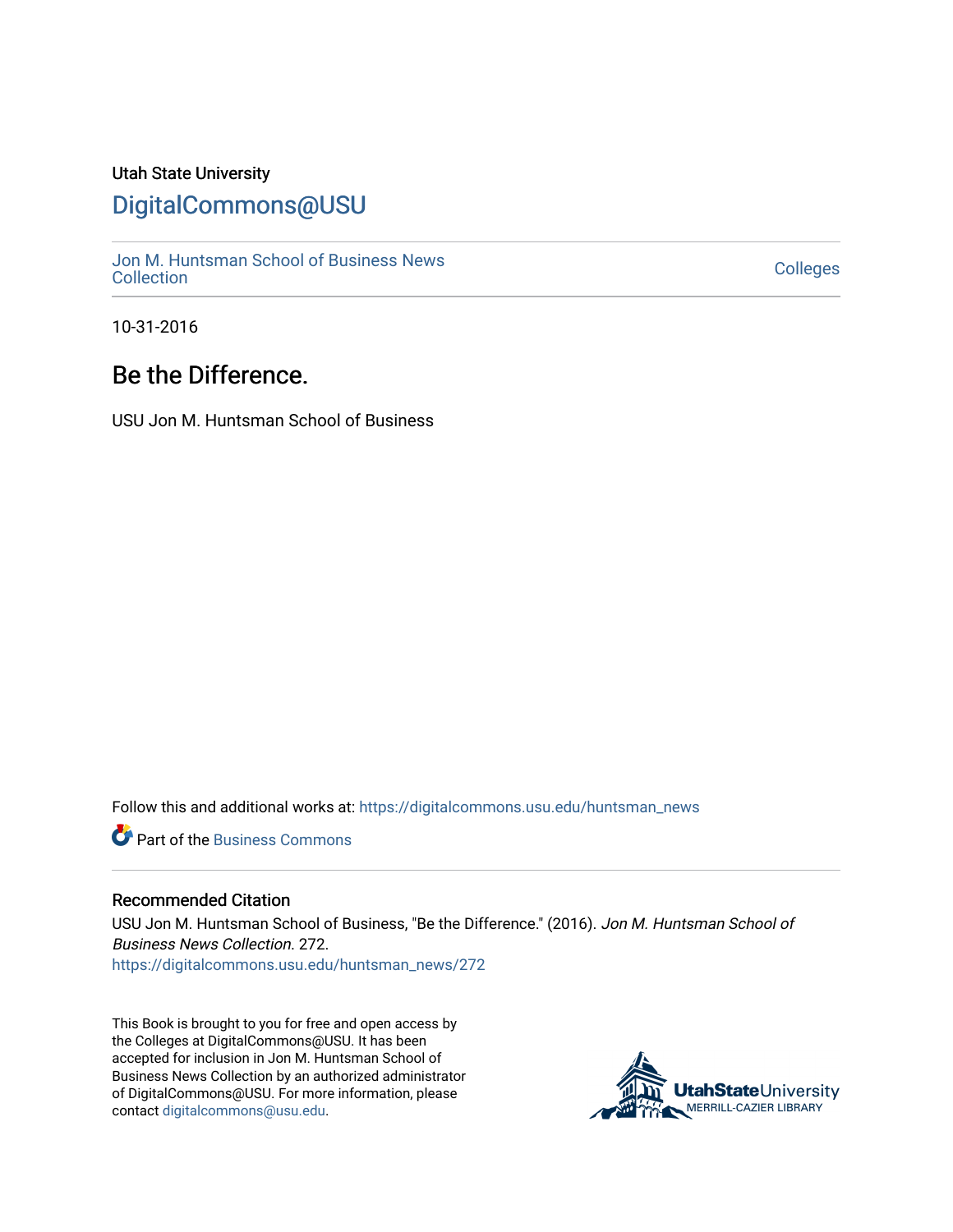

## **10/31/2016** 囟

# **Be the Difference.**

At the Huntsman School, we believe in rewarding students who work hard to live up to our school motto to "Dare Mighty Things", but we can't do that without your support. Our goal to reach \$2.5 million per year in Direct Student Support by 2020 is ambitious, but critical in our pursuit to provide every deserving student with the support they need to take advantage of all the opportunities the Huntsman School has to offer. Your gift, whatever the amount, can make all the difference in the life of a hard-working student.



*Utah State not only gave me an education; it gave me invaluable experiences that I cherish to this day. Whether it be singing the Scotsman in Shanghai with my Global Learning Experiences group or studying for one of Professor Jef Doyle's Accounting exams with my colleagues until late at night, these experiences were made possible thanks to the generous donations that the school receives. I want other students to have the Huntsman experience that I was fortunate enough to have. I want to pay it forward, even if it is in a small way. This is why I give.*

— Ana Patino, BS Accounting '13, MAcc '14

https://huntsman.usu.edu/news/magazine/articles/fall2016/difference 1/2